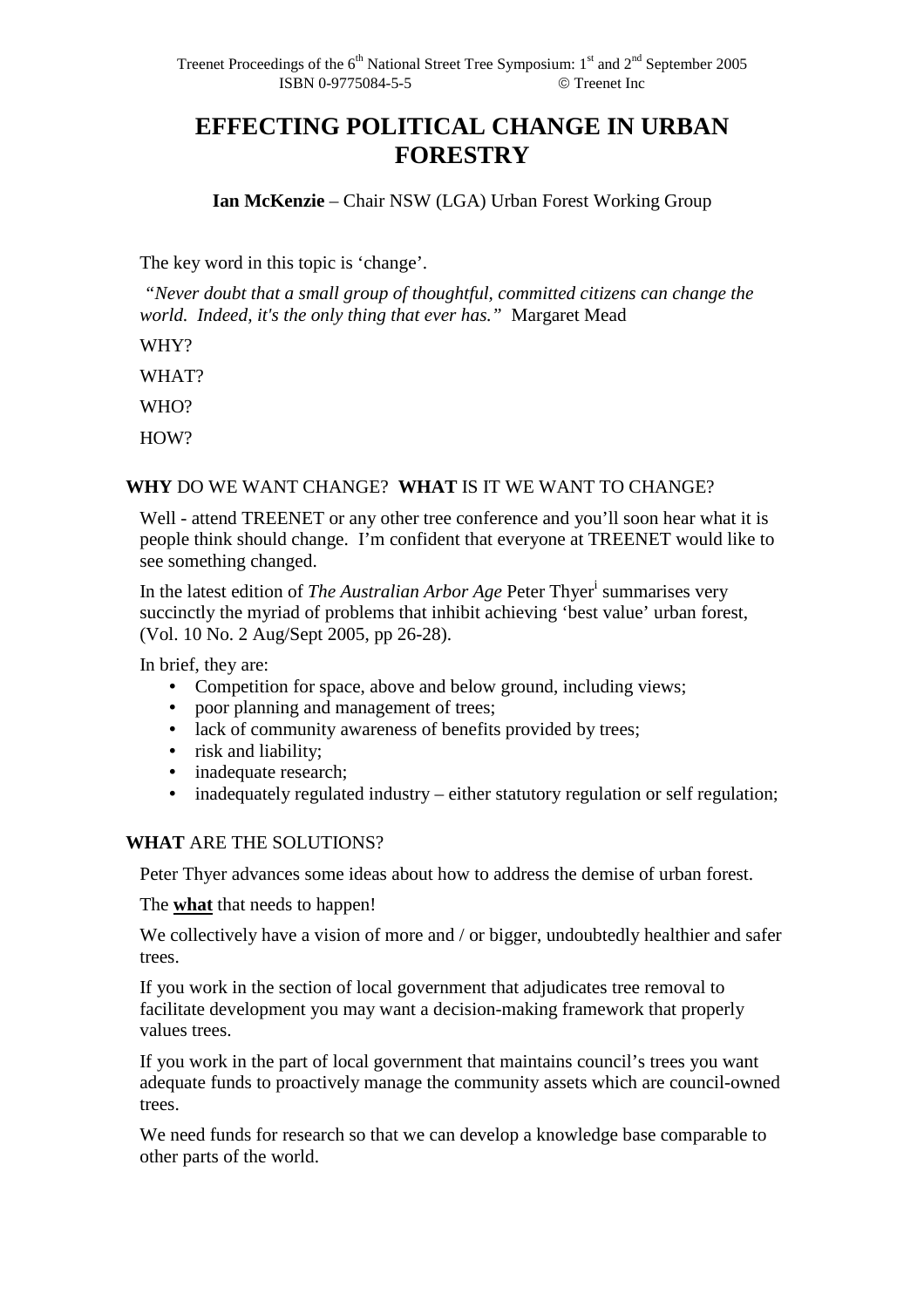We want a professional tree industry that provides best value service to the trees and to the community.

And I could go on, and you could add your own issues to the list of things that need to change. This presentation isn't about what needs to be changed so much as how to make that change happen.

# **WHO** CAN MAKE CHANGE HAPPEN? WHO CAN INFLUENCE THE CHANGE?

Change. Effective change needs to happen at a cultural level, a change of understanding, a change of awareness, and maybe a change of beliefs.

Change ultimately needs to happen across the community. If the community doesn't accept the change, it is not sustainable.

I want to say a few words about our relationship with the community (acknowledging 'the community' is a very broad term).

The need to engage with other professions has often been spoken about – engineers, planners, road builders, utilities, developers, etc., both within the council and in the community. Also with other arms of the horticultural industry – nursery people, landscapers, etc.

The other sector of the community I believe we need to engage with is people in the community who criticise our decisions to remove trees.

I don't think there's a single person in this room who doesn't love trees. It's somewhat ironic then that the people who most often criticise us and publicly disagree with our decision about trees, are people who also love trees.

This was highlighted last year in Sydney the when Royal Society for the Botanic Gardens decided to remove some senescent figs. Arborists whom I admire and respect were involved in the decision to remove those trees, and stand by their decision. I understand and respect their decision. As a Green politician, I also know many of the people who protested and sat in the trees. I respect and support their action.

Who was right? Whatever one thinks about the situation, there was no black and white, right solution. People have different opinions, different values. That was why it was so hard.

Two points I feel are important to make are:

- 1. It is okay to disagree and have debate about individual situations and trees, and even principles, but we should remember we're basically all on the same side of the fence.
- 2. A lot of time is spent focussing on the individual situations, and we're not looking at the big picture. While the figs were being debated thousands of other trees disappeared across Sydney, many that possibly should not have gone and many that will not be replaced. I note the sub-title to the NSW LGA Urban Forest Policy – *Can't see the forest for the trees."*

In summary, we need to work together and we need to focus on the big picture.

The developers, engineers, utilities, etc. have a fundamentally different view of how open space should be used. They are the people whose beliefs need to change.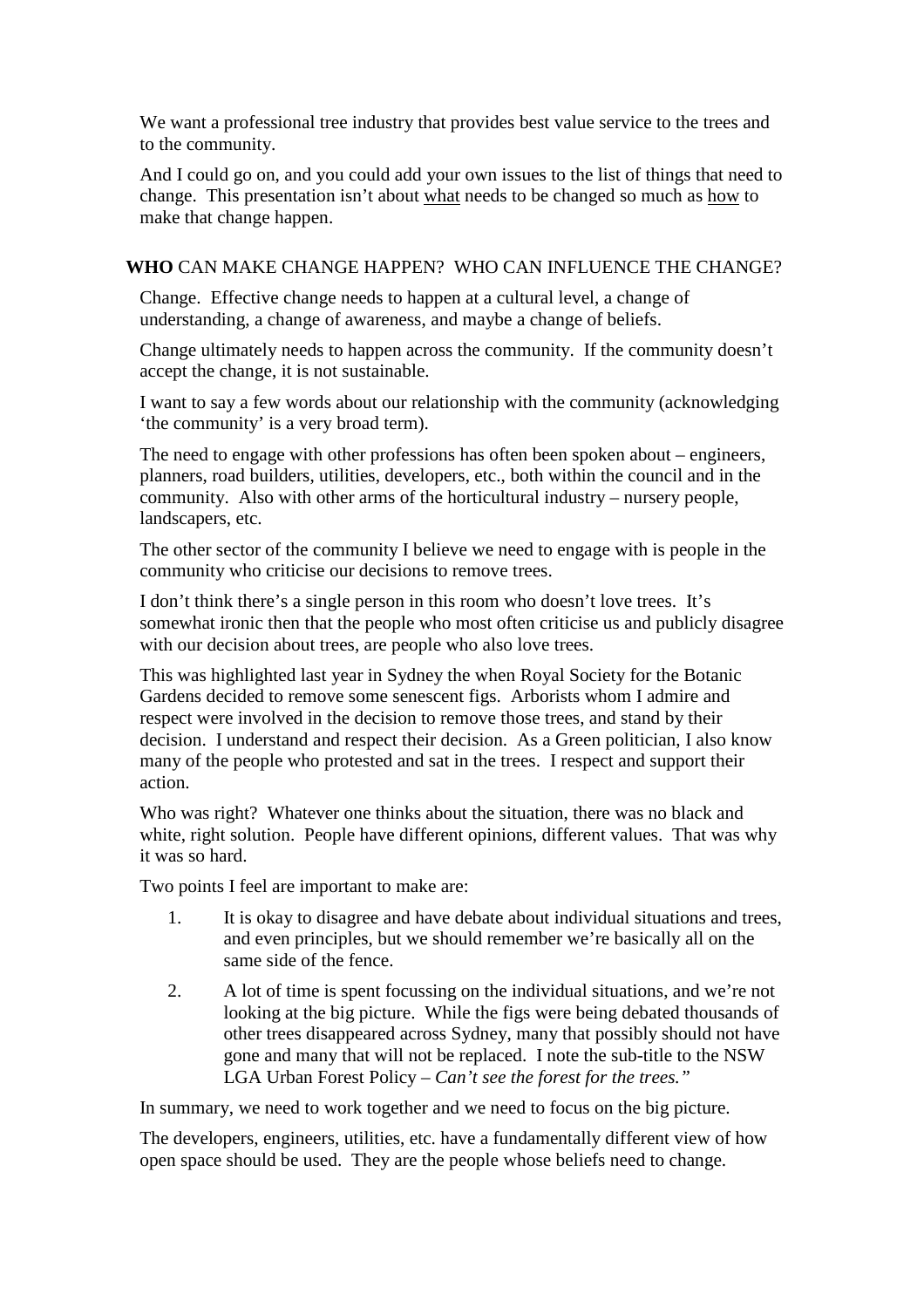People who want to retain trees and grow more trees are people who can support our vision for a best quality urban forest. Our work can and should complement one another's.

I will touch on strategies that the community can use to effect change because it is important that you know what they can do to support what you are doing and what you can do to support them.

## **HOW** CAN WE CHANGE THINGS?

I worked as a tree officer in local government before and after being elected as a councillor. I have experienced and understand some of the difficulties that face tree officers in trying to change things.

I know that tree officers are extremely busy and there is never enough time to do everything one is meant to, let alone do extra to try and change things. It's a matter of balancing the important with the urgent.

- IT WON'T JUST HAPPEN IT REQUIRES EFFORT
- THERE WILL NEVER BE ENOUGH TIME YOU MAY AS WELL DO IT NOW

In Newcastle and in NSW we are working to make change.

In 2002 Phil Hewett and I collaborated in drafting an urban forest policy that I planned to have adopted by the Local Government Association of NSW. We needed permission of the council's General Manager to be able to work together. I then had to get it through Newcastle Council before it could even be considered at the state conference.

At the state conference it was the first time many people had heard the term, 'urban forest'. There was a bit of nervousness. It was referred to a working group (the LGA Urban Forest Policy Working Group) to review and make recommendations back to the following year's conference.

The recommendation from the working group was to adopt the draft policy with a few changes and to maintain the working group and charge it with the implementation of the policy.

Taking the extra year to have the policy adopted was frustrating at the time but in hindsight was a good thing. It allowed people time to get used to the concept, or at least the term 'urban forest'. The working group comprises both council tree officers as well as councillors (and a mayor). The President of the LGA and Mayor of North Sydney is also very supportive, as is the Lord Mayor of Sydney. A number of councils around NSW, particularly in Sydney, are thinking 'urban forest' rather than just 'urban trees'.

The working group has recently been allocated staff resources and will be looking for grants to undertake research and education over the next year. It's in the process of developing a brochure and a website.

In Newcastle I managed to divert sufficient money in the 04/05 budget to employ a person for a year to develop an urban forest policy for Newcastle. Luckily the person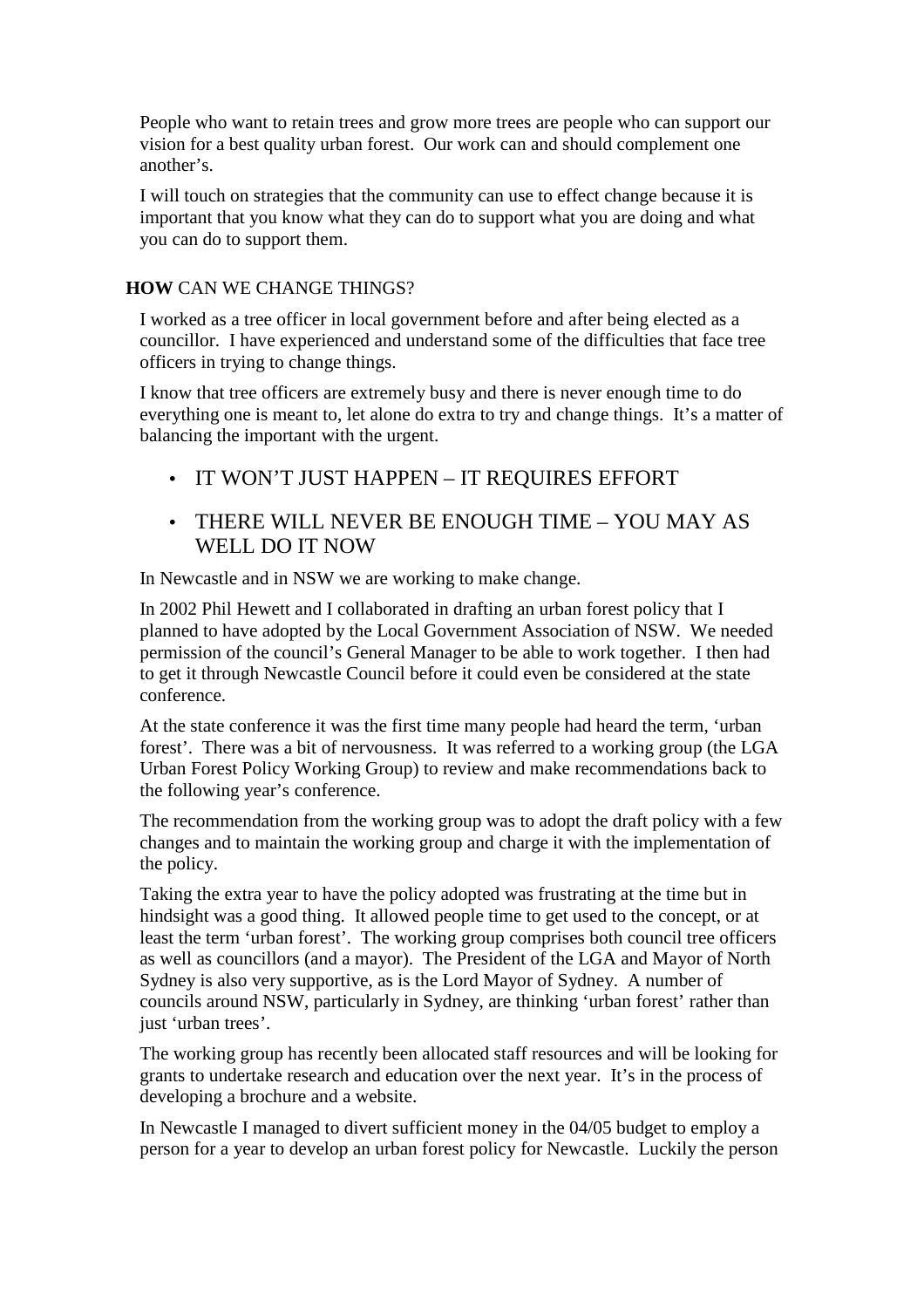employed was Phil and he has drafted the policy *Neighbourwoods:the Newcastle Urban Forest Action Plan 2006-2016,* about which you heard him speak yesterday.

So, it's easy. All you arborists have to do is become a councillor.

Unfortunately, becoming a councillor isn't that easy in many places. And a single issue, urban forest platform isn't likely to get you elected. Believe me, you're not missing that much. I was elected anyway and 'urban forestry' has become my passion.

# • MAKE CHANGE – GET POLITICAL

You don't need to be a councillor to make change! But you may need to get political. 'Political' doesn't mean joining a political party. It doesn't mean being involved with elections. It does involve communicating with people who make decisions and other people who influence decisions.

 $\triangleright$  Identify who can make the change you desire.

Very few individuals can make unilateral decisions about policy issues. State government ministers can, but the changes we're talking about will probably require council resolutions or changes to state legislation.

 $\triangleright$  Identify who influences the decision-makers.

Council senior management, advisors to ministers and state MPs, state planning department officers can influence the change we want.

As a council tree officer you cannot just go off and start lobbying councillors or state politicians.

However, an industry representative body can. It is independent. General industry associations, or specific local government tree associations such as NSW's Local Government Tree Resources Association are invaluable bodies to speak to people that cannot otherwise be spoken to. They are peak advisory bodies which provide greater credibility than a single person.

An association should develop a strategic plan – that tells everyone what that association wants and how it aims to get it.

Industry associations –

- can propose changes to legislation and /or policy
- can engage with councils, local government association, state government
- can give briefings to councils
- can develop education materials
- develop draft policy, models, standards, templates
- can speak to the media

Meanwhile, council officers can play a major role to support the initiatives of the association.

- In your own council
	- o communicate with councillors, senior management, community
	- o develop an internal newsletter to be distributed using existing council communication media
	- o provide regular (annual) reports to council